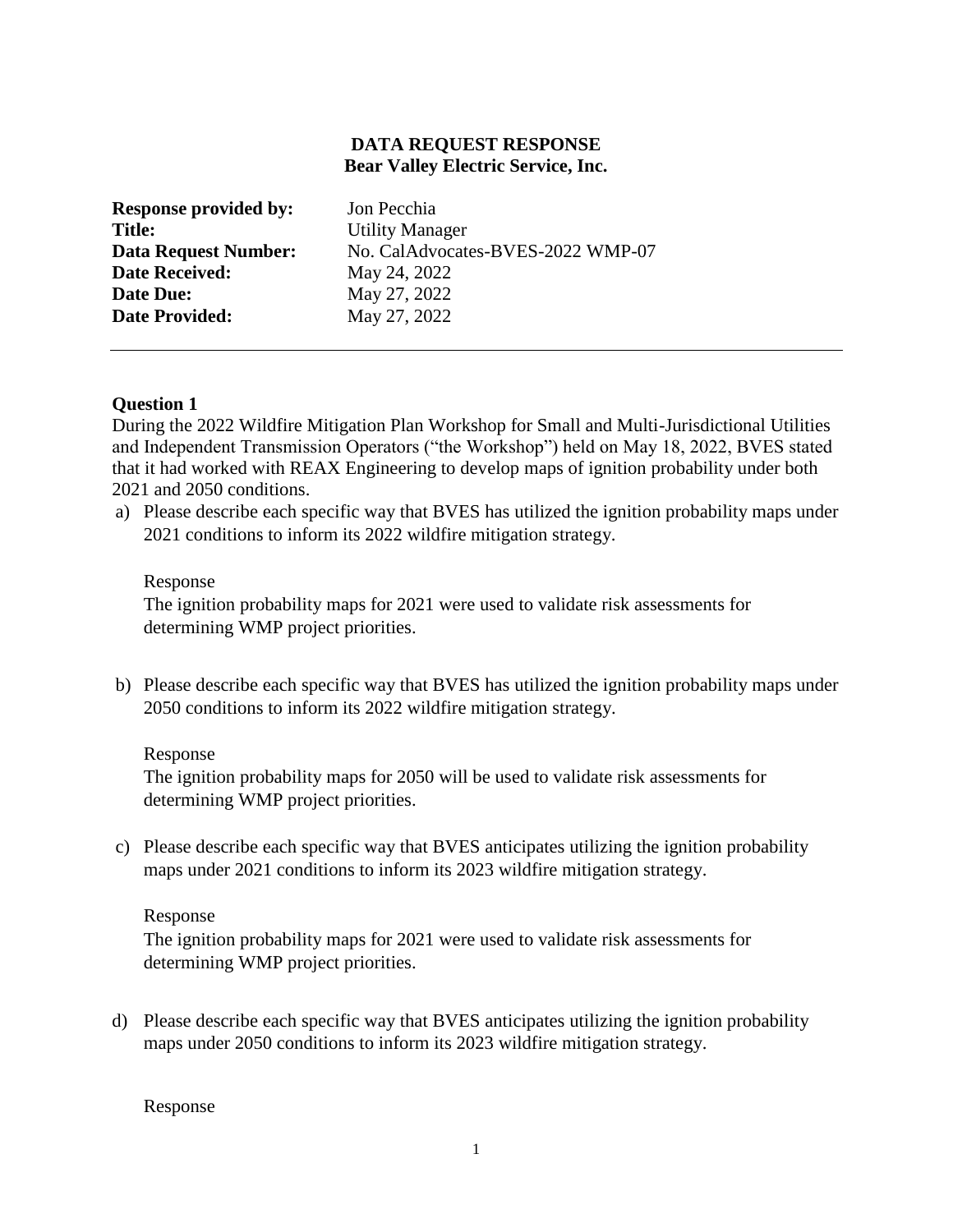The ignition probability maps for 2050 will be used to validate risk assessments for determining WMP project priorities.

## **Question 2**

During the Workshop, BVES stated that it had worked with REAX Engineering to develop maps of potential consequence of ignitions under both 2021 and 2050 conditions.

a) Please describe each specific way that BVES has utilized the consequence maps under 2021 conditions to inform its 2022 wildfire mitigation strategy.

## Response

The potential consequence of ignitions maps for 2021 were used to validate risk assessments for determining WMP project priorities.

b) Please describe each specific way that BVES has utilized the consequence maps under 2050 conditions to inform its 2022 wildfire mitigation strategy.

## Response

The potential consequence of ignitions maps for 2050 will be used to validate risk assessments for determining WMP project priorities.

c) Please describe each specific way that BVES anticipates utilizing the consequence maps under 2021 conditions to inform its 2023 wildfire mitigation strategy.

# Response

The potential consequence of ignitions maps for 2021 were used to validate risk assessments for determining WMP project priorities.

d) Please describe each specific way that BVES anticipates utilizing the consequence maps under 2050 conditions to inform its 2023 wildfire mitigation strategy.

## Response

The potential consequence of ignitions maps for 2050 will be used to validate risk assessments for determining WMP project priorities.

## **Question 3**

During the Workshop, BVES stated that it is working with Technosylva to implement wildfire forecasting applications in the BVES domain area.

a) Please describe each specific way that BVES has utilized Technosylva to inform its 2022 wildfire mitigation strategy.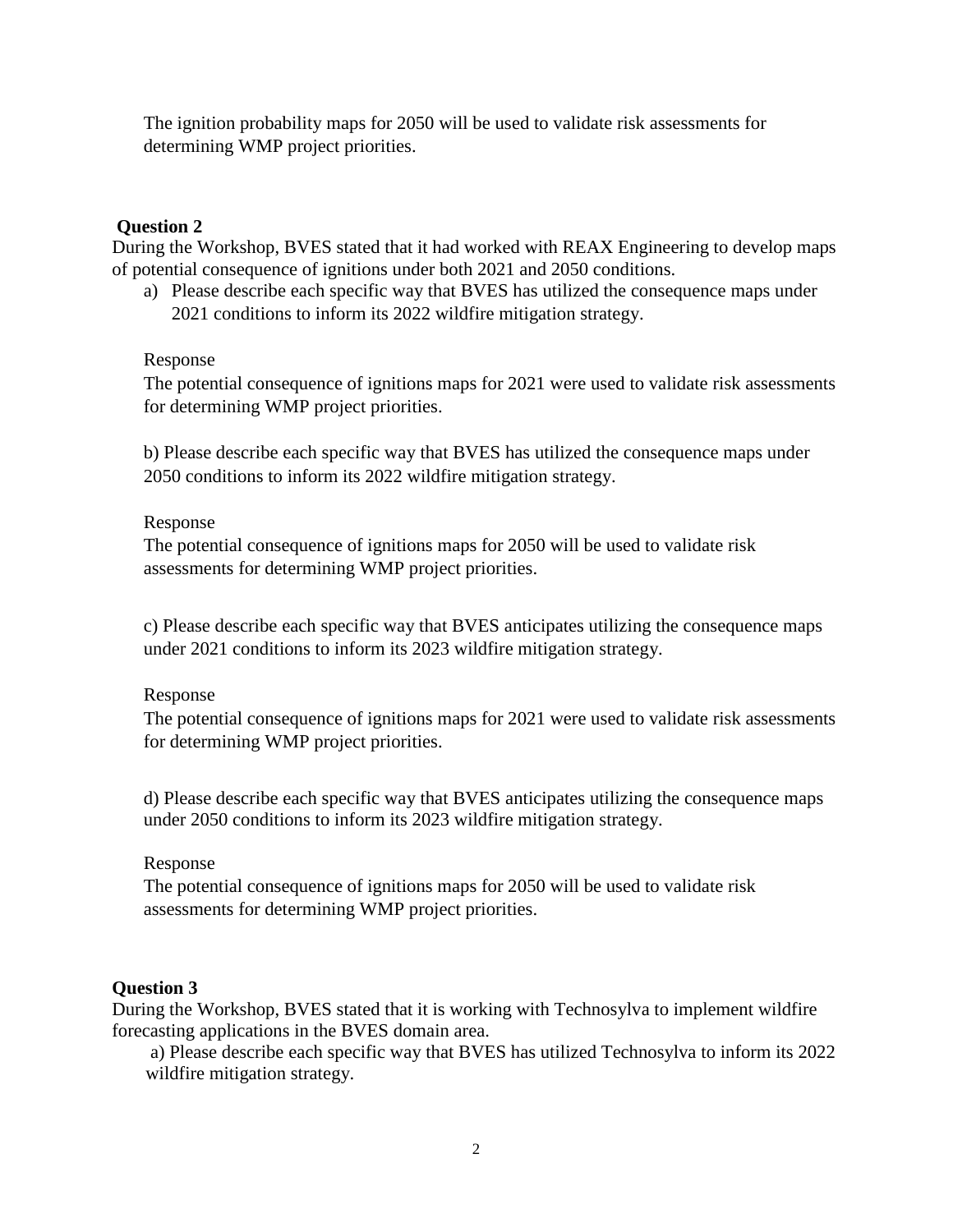## Response

Technosylva was contacted by BVES after the WMP was filed; therefore, Technosylva models had no input regarding the 2022 wildfire mitigation strategy.

b) Please describe each specific way that BVES anticipates utilizing Technosylva to inform its 2023 wildfire mitigation strategy.

## Response

For 2023 wildfire mitigation strategy, Technosylva modeling will be utilized for: 1) Refinements in PSPS strategy for high risk areas, and 2) utilizing assessment mapping to determine risk priorities.

# **Question 4**

Page 152 of BVES's 2022 WMP Update states, "BVES plans to replace all overhead subtransmission bare wire with covered wire over a 6-year period of execution from 2020 to 2026 covering approximately 4.3 miles per year."

a) Exactly how many miles of sub-transmission circuits does BVES plan to cover in 2022?

# Response

For 2022, BVES plans to cover 4.1 miles of sub-transmission circuits.

b) Please identify each sub-transmission circuit-segment that will treated in 2022 as part of this initiative, including the circuit name and the number of miles of sub-transmission that will be covered as part of the project.

# Response

| Circuit Matrix List   Circuit Name |                       | <b>Length of covered</b><br>conductor to be installed<br>in 2022 in miles |
|------------------------------------|-----------------------|---------------------------------------------------------------------------|
|                                    |                       |                                                                           |
| <b>Baldwin</b>                     | BaldwinBreaker        | 0.2                                                                       |
| Shav                               | ShayBreaker(SCE Feed) | 39                                                                        |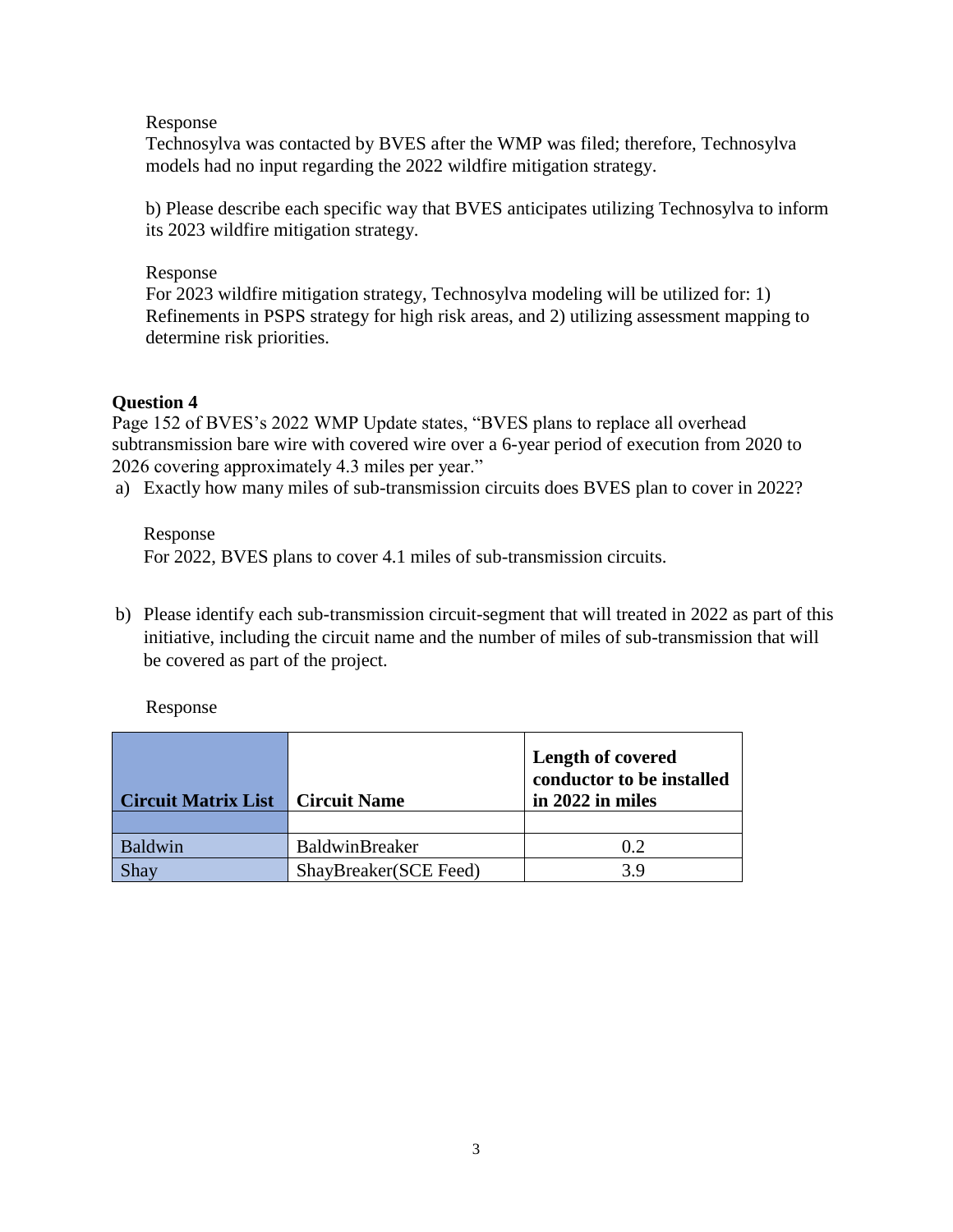c) What methods did BVES use to choose the specific miles of sub-transmission to replace with covered wire in 2022?

### Response

Several factors are considered when determining which specific miles of sub-transmission wire is replaced. Some of these factors include risk of the circuit, benefit to the overall system design, ignition and consequence modeling, and current condition of the circuit.

d) Does BVES anticipate any changes to its response to part (c) for 2023?

### Response

BVES does not anticipate any changes to its response.

### **Question 5**

Page 153 states, "BVES intends to replace all bare 4 kV distribution wire in identified high-risk areas within the HFTD with covered wire. This action will result in approximately 86 miles of the 4 kV distribution lines in the system in the HFTD being covered at approximately 8.6 miles per year for the next 10 years."

a) Exactly how many miles of 4 kV distribution circuits does BVES plan to cover in 2022?

### Response

For 2022, BVES plans to cover 9.4 miles of 4 kV distribution circuits.

b) Please identify each distribution circuit-segment that will treated in 2022 as part of this initiative, including the circuit name and the number of miles of sub-transmission that will be covered as part of the project.

## Response

| <b>Circuit Matrix List</b> | <b>Circuit Name</b>         | <b>Length of covered</b><br>conductor to be installed<br>in 2022 in miles |
|----------------------------|-----------------------------|---------------------------------------------------------------------------|
| Boulder                    | <b>BoulderBreaker</b>       | 0.4                                                                       |
| <b>Castle Glen</b>         |                             |                                                                           |
| (Division)                 | CastleGlen(Division)Breaker | 1.5                                                                       |
| Clubview                   | <b>ClubviewBreaker</b>      | 1.5                                                                       |
| <b>Country Club</b>        | CountryClubBreaker          | 0.1                                                                       |
| Erwin Lake                 | ErwinLakeBreaker            | 2.7                                                                       |
| Holcomb (Bear City)        | Holcomb(BearCity)Breaker    | 0.1                                                                       |
| Interlaken                 | <b>InterlackenBreaker</b>   | 0.4                                                                       |
| Paradise                   | ParadiseBreaker             | 2.7                                                                       |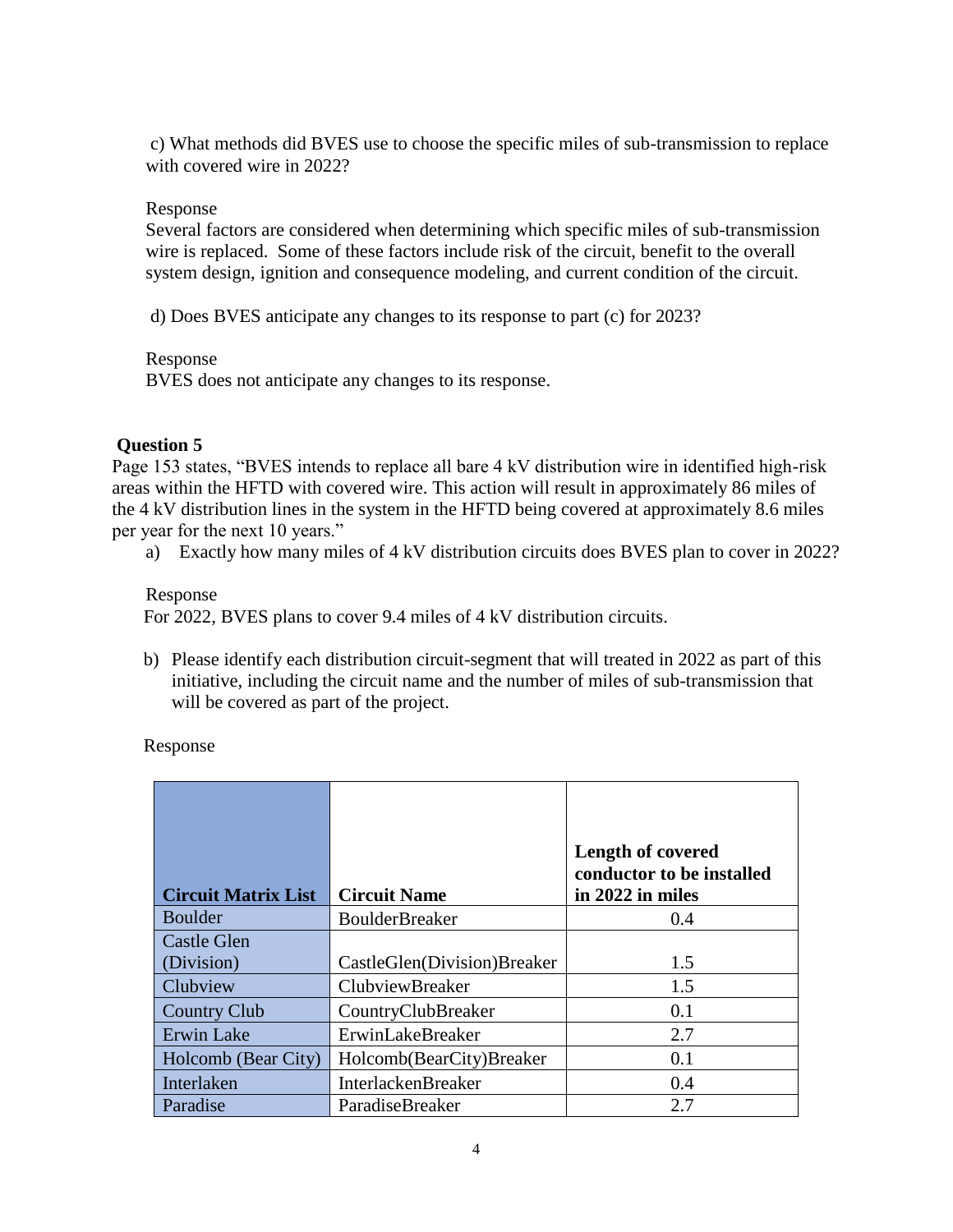c) What methods did BVES use to choose the specific miles of 4kV distribution wire to replace with covered wire in 2022?

### Response

Several factors are considered when determining which specific miles of 4kV distribution wire is replaced. Some of these factors include risk of the circuit, benefit to the overall system design, ignition and consequence modeling, and current condition of the circuit.

d) Does BVES anticipate any changes to its response to part (c) for 2023?

### Response

BVES does not anticipate any changes to its response.

### **Question 6**

Page 69 of BVES's 2022 WMP Update states, "Fires are modeled as unsuppressed for a duration of 48-hours because all operational fire models, including ELMFIRE, cannot reliably model fire suppression."

a) How did BVES choose the simulation duration of 48 hours?

#### Response

Reax Engineering, BVES risk modeling consultant, recommended that BVES utilize a 48 hour simulation.

b) What data does BVES have on the accuracy of simulations over a 48-hour duration?

#### Response

Since BVES has not had a fire in its territory for many years, there is no data to compare accuracy to the model.

c) Has BVES consulted with any other utilities on an appropriate simulation duration? Please list those utilities if so.

#### Response

BVES participates in the OEIS Risk Modeling Workshop. Discussions in the workshop indicated that the 48-hour duration is commonly used by other utilities.

d) Has BVES consulted with any agencies, universities, research groups, or other entities on an appropriate simulation duration? Please list those entities if so.

Response No